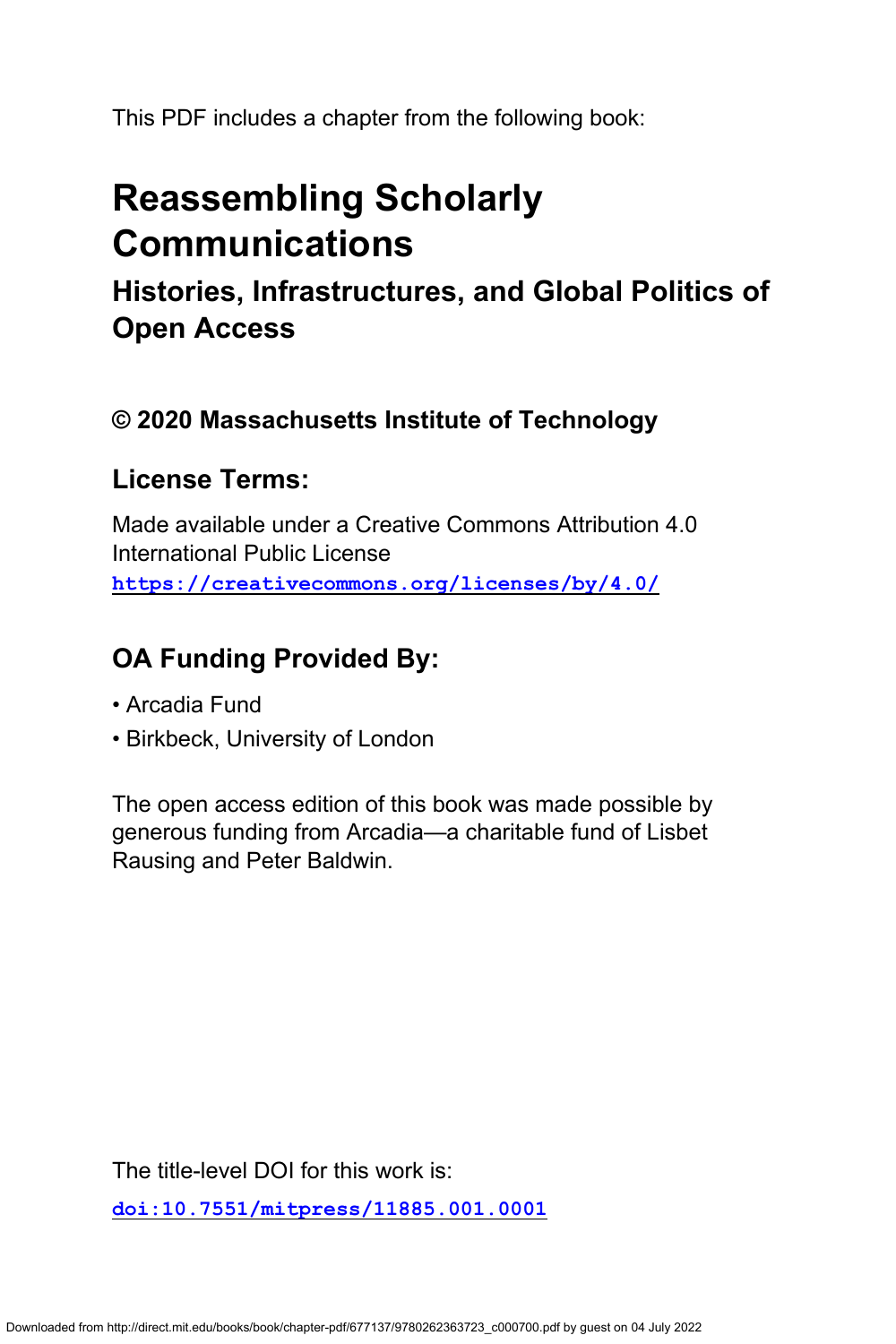### **7 Peer Review: Readers in the Making of Scholarly Knowledge**

**David Pontille and Didier Torny**

Who exactly assesses manuscripts submitted to journals? What are the actual conditions under which peer review is performed? How do different instances of judgment precisely coordinate with one another? To answer these questions, we consider peer review as a set of "technologies," following Shapin and Schaffer, who showed that the experimental practice took shape in the seventeenth century, based on three technologies that were intimately linked in the production of scholarly knowledge.<sup>1</sup> Indeed, instead of considering manuscript evaluation as a technology set in stone, in earlier work we have shown that different eras, disciplines, and journals have had their own particular arrangements from which the main historical and contemporary criticisms have arisen. $2$  For journal peer review is at the heart of two conflicting horizons: on the one hand, the validation of manuscripts is seen as a collective reproducible process performed to assert scientific statements; on the other hand, the dissemination of articles is considered as a means to spur scientific discussion, to raise controversies, and to challenge a state of knowledge. For example, the sharing of new results with audiences far removed from the scientific collectives that produced them was considered as sufficiently problematic by Franz J. Ingelfinger, chief editor of the *New England Journal of Medicine*, systematically to refuse to publish articles presenting results previously exposed elsewhere, notably in the general press.<sup>3</sup> Symmetrically, the delays resulting from validation procedures have often been criticized as unacceptable barriers to the dissemination of knowledge, and from the 1990s onward these led numerous actors to organize the circulation of working papers and preprints.<sup>4</sup> This discordancy is resolved in the concrete set of technologies of journal peer review, which define the arrangements between dissemination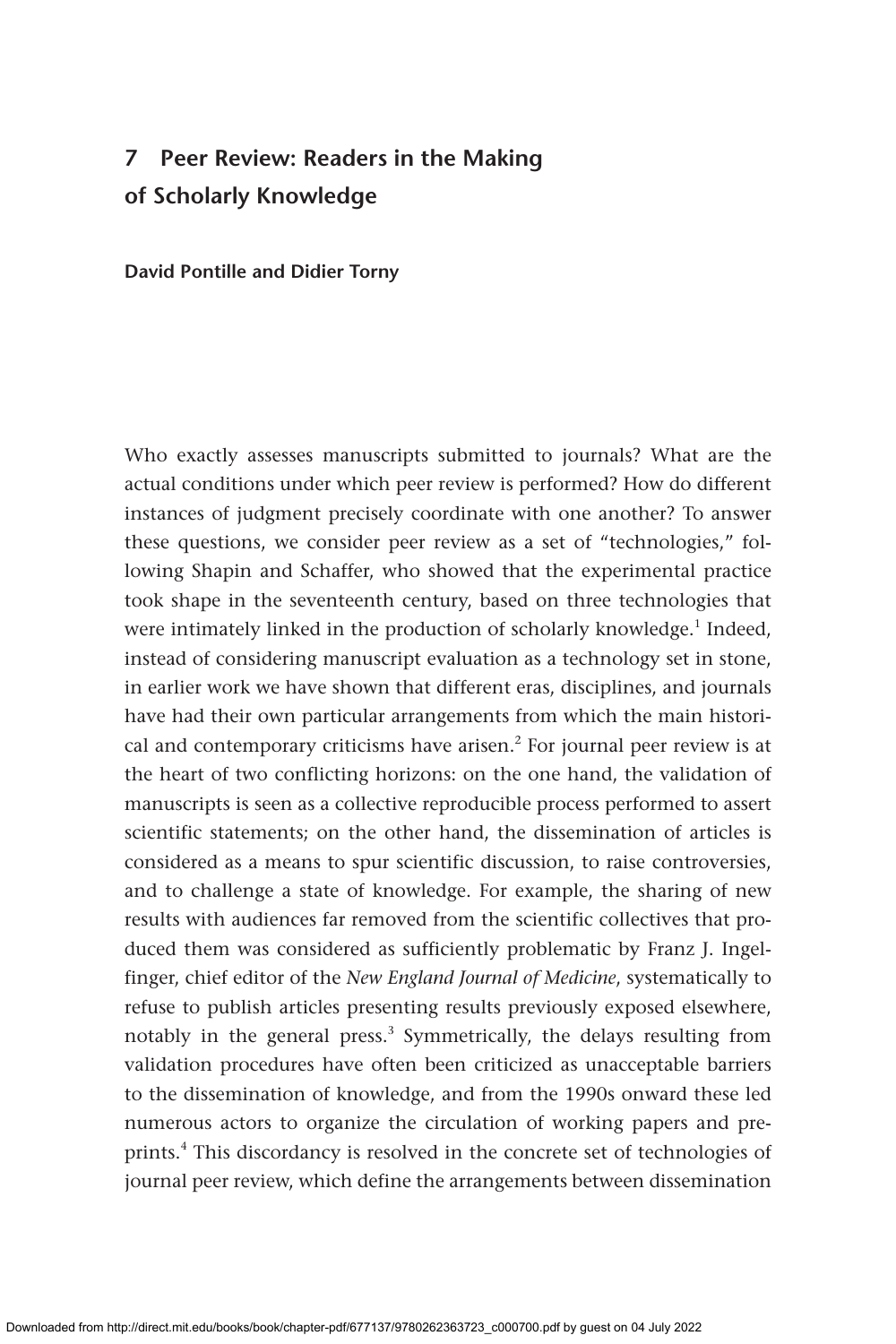and validation. If there never was such a thing as "traditional peer review," defined as a set of unified practices, reading has always been at the heart of manuscript evaluation. Hence, *who* reads, *when,* and *to what purposes* are key to understanding the shape of peer review.

#### **Peer Review as Reading**

Throughout the history of peer review, the three judging instances (editorsin-chief, editorial committees, outside reviewers) that have gradually emerged were the first readers of submitted manuscripts.<sup>5</sup> Their respective importance and the way in which their readings are coordinated may be subject to local conventions at a journal, disciplinary, or historical level. They are also marked by profound divergences due to distinct issues in manuscript evaluation. The "space of possibilities" within which these readings are conducted is a subject for public debate that leads to the invention of labels and the stabilization of categories, and to the elaboration of procedural and moral norms. For example, on the respective anonymity of authors and referees, four labels have been coined since the 1980s (see table 7.1).

These spaces of possibility currently coexist in each discipline, being attached to different scientific and moral values, pertaining to the responsibility of reviewers, objectivity of judgements, transparency of process, and equity toward authors.<sup>6</sup> The different possibilities here show that Merton's "organized skepticism"<sup>7</sup> and the agonistic nature of the production of scientific facts described by Latour and Woolgar are, indeed, not self-evident.<sup>8</sup>

The contemporary moment is characterized by reflexive readings of peerreview technologies: manuscript evaluation has itself become an object of

|                | <b>Reviewers</b> |              |
|----------------|------------------|--------------|
| <b>Authors</b> | Anonymized       | Identified   |
| Anonymized     | Double blind     | Blind review |
| Identified     | Single blind     | Open review  |

**Table 7.1** Anonymity and identification labels in manuscript peer review

*Source*: David Pontille and Didier Torny, "The Blind Shall See! The Question of Anonymity in Journal Peer Review," Ada 4 (2014), <https://doi.org/10.7264/N3542KVW>.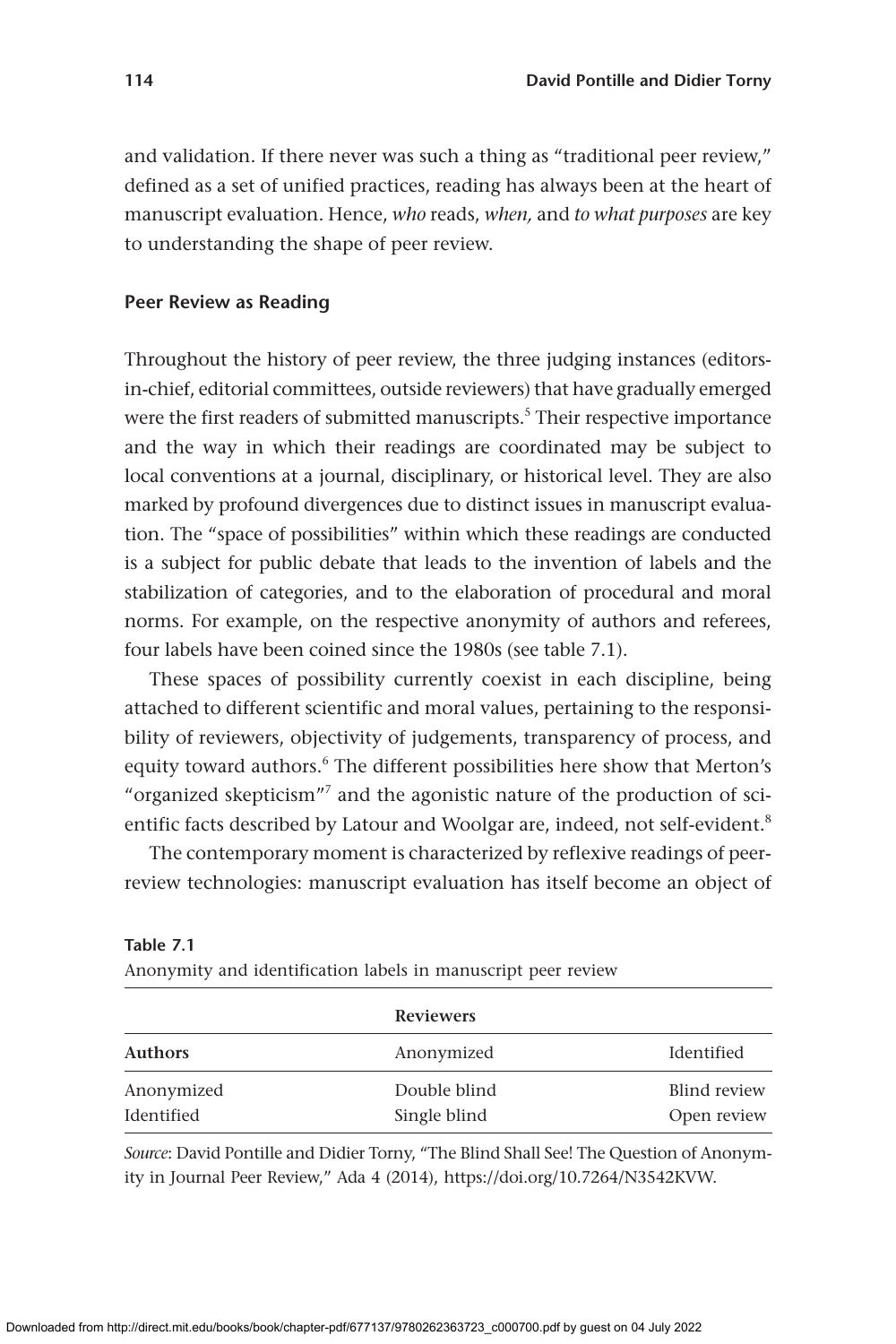systematic scientific investigation.<sup>9</sup> Authors, manuscripts, reviewers, journals, and readers have been scrupulously examined for their qualities and competencies, as well as for their "biases," faults, or even unacceptable behavior. This trend has risen with the pioneering work of Peters and Ceci, who resubmitted to journals articles that they had already published, simply replacing the names of the authors and their institutions with fictitious names and making minor changes to the texts.10 Much to their surprise, almost all of the manuscripts were rejected, and, three exceptions aside, without any accusation of plagiarism. Thirty-eight years later, hundreds of studies on manuscript evaluation are now available, while the tradition of putting journals to the test with duplicate or fake papers still thrives.<sup>11</sup> The diverse arrangements of manuscript evaluation are thus themselves systematically subjected to evaluation procedures.

Peer review in the twenty-first century can also be distinguished by a growing trend: the empowerment of "ordinary" readers as new key judging instances. If editors and reviewers produce judgments, it is through a reading within a very specific framework, as it is confined to restricted interaction, essentially via written correspondence, which aims at authorizing the dissemination of manuscripts-become-articles.<sup>12</sup> Other forms of reading accompany publications and participate in their evaluation, independently of their initial validation. This is particularly the case through citation, commenting, sharing, and examining, which have existed for a long time but are now being more and more treated as integral technologies of open peer review, through new arrangements between dissemination and validation.<sup>13</sup>

#### **Citing Articles**

With the popularization of bibliometric tools, citation counting has become a central element of journal and article evaluation. The implementation of these tools nevertheless required a series of operations on articles themselves. First, the identification of citations meant that one had to homogenize forms of referencing and isolate the references.<sup>14</sup> From among all the texts they have read, readers thus choose those which they believe to be of essential value so as to refer specifically to them in their own manuscripts. Second, the tools made it necessary to blur the difference between reference and citation: the act of referencing relates to a given author,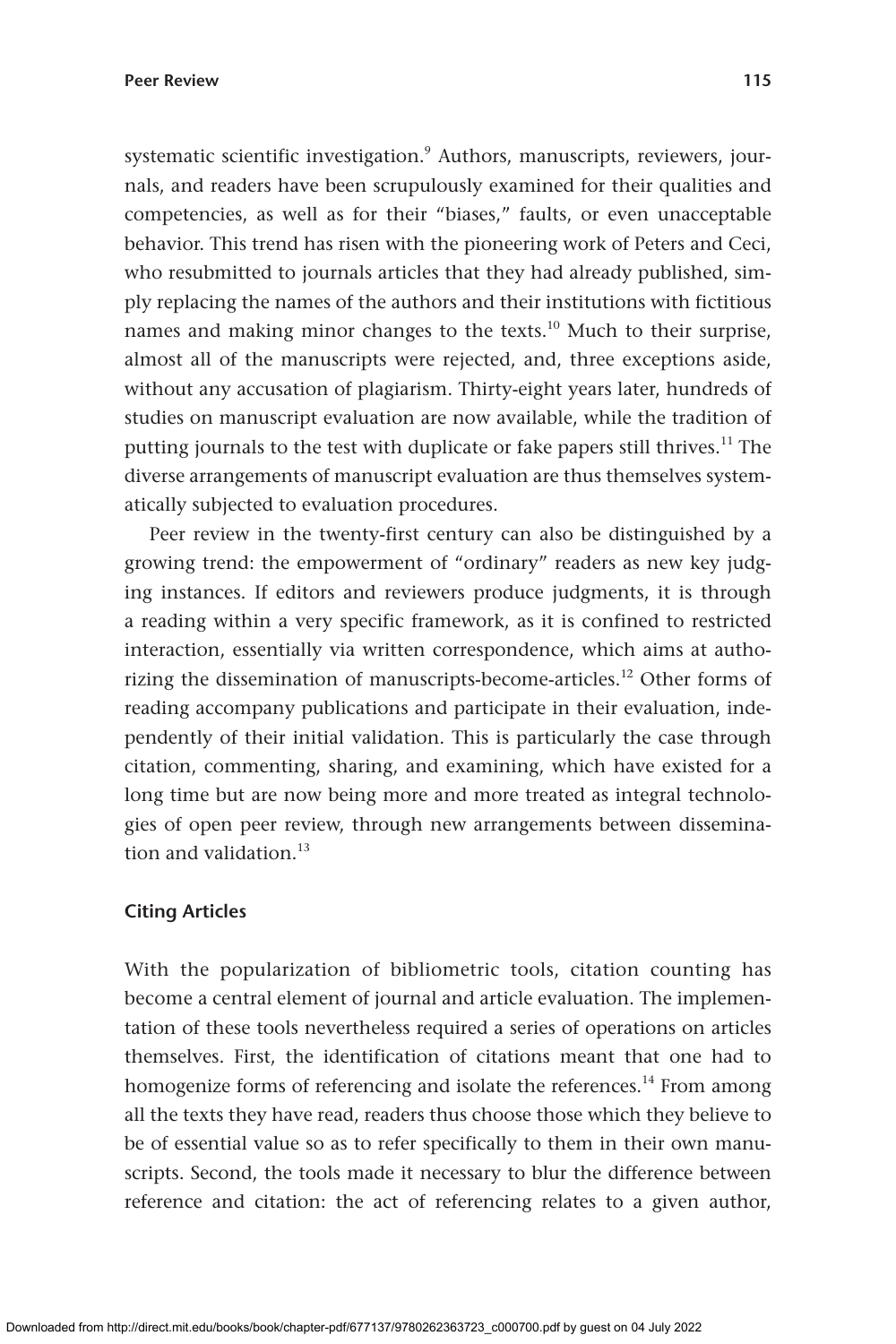whereas a citation is a new and perhaps calculable property of the source text. According to Wouters, this reversal radically modified referencing practices and literally created a new "citation culture."15 Under this condition, academic readers have become citers from the 1970s on, adding their voices to the already-published article and to the journal which validated it.

This citing activity pertains to journals (e.g., impact factor, eigenfactor), to articles (e.g., article-level metrics), to authors (e.g., h-index), or even to entire disciplines (e.g., half-life index) and institutions (e.g., a score for all international rankings). Using citation aggregation tools, it is possible equitably to assess all citers or else to introduce weighting tools relating to time span, to the reputation of the outlet, to their centrality, and so on. Highly disparate forms of intertextuality are rendered commensurable: the measured or radical criticism of a thought or result, integration within a scientific tradition, reliance on a standardized method described elsewhere, existence of data for a literary journal or meta-study, simple recopying of sources referenced elsewhere or self-promotion.<sup>16</sup> Citation thus points toward two complementary horizons of reading: science as a system for accumulating knowledge via a referencing operation, and research as a necessary discussion of this same knowledge through criticism and commentary.

### **Commenting Texts**

Readers can be given a more formal place as commenters, in this view of publication as explicitly dialogical or polyphonic. Traditionally, before an article was published, comments were mainly directed toward the editorin-chief or the editorial committee. Through open review, commenters enter into a dialogue with the authors and thus open up a space for direct confrontation.

Prior to the emergence of electronic spaces for discussion, at least two journals explicitly made prepublication commentaries the very principle behind their manuscript evaluation policy: *Current Anthropology* (*CA*) created in 1960 and *Behavioral and Brain Sciences* (*B&BS*) founded in 1978. Rather than gathering the opinions of just a few outside reviewers, they systematically contacted them in large numbers in an attempt to have the greatest possible diversity of judgments. Yet, unlike numerous other journals, where disagreements on manuscripts were seen as a problem, in this case they were considered to be "creative."17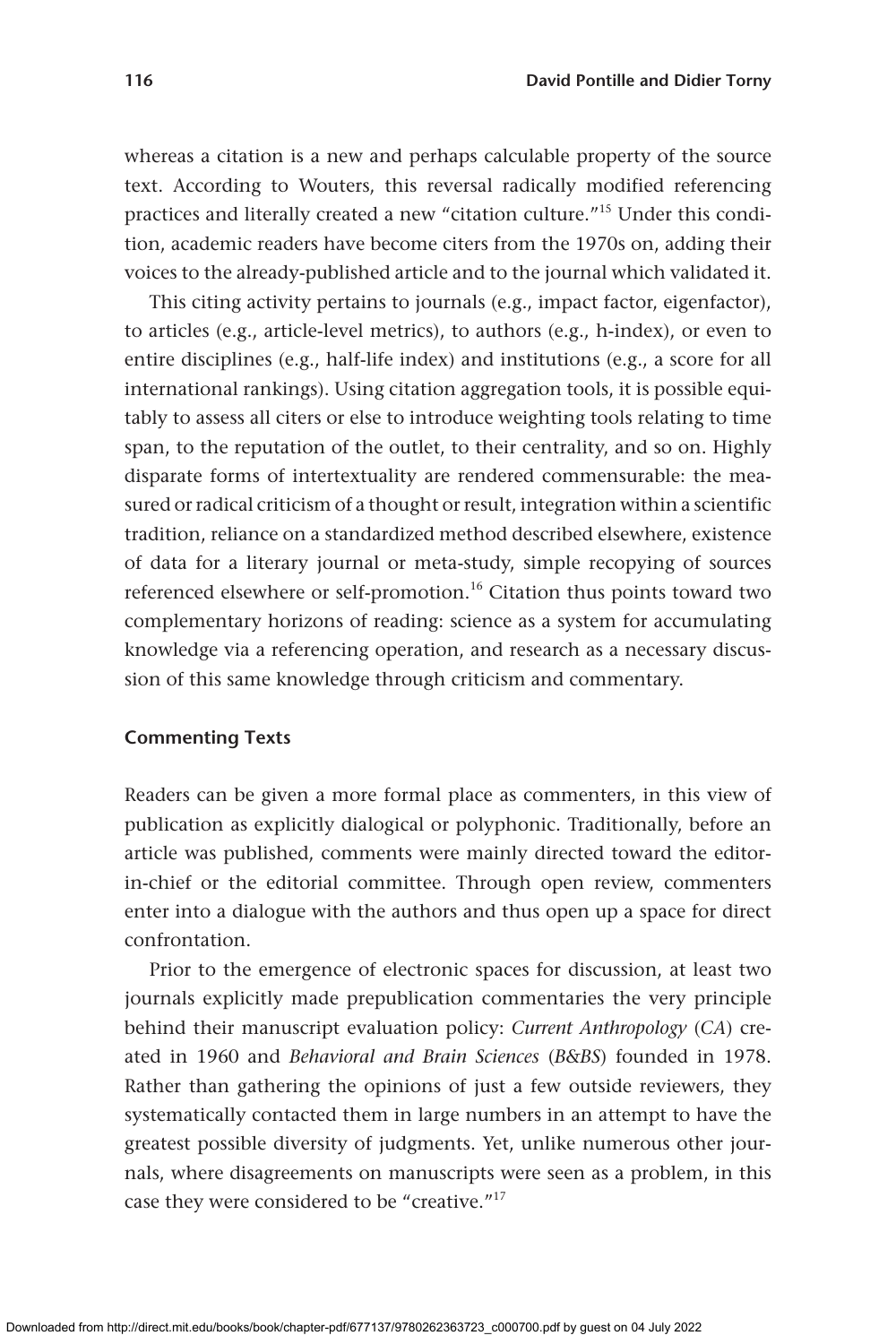The publication of commentaries alongside the articles themselves has existed for some time and is not a new phenomenon: "special issues" or "reports" in which a series of articles are brought together around a given theme to feed off one another after a short presentation. Similarly, the longstanding practice of a commentary followed by the author's response is common. *CA* and *B&BS* employed sophisticated versions of this technology, later known as open commentary: once a manuscript had been accepted, they invited dozens of new researchers to comment upon it, and then gave the author(s) the opportunity to provide a short response to the comments.

Finally, proposals have been made to revamp the traditional role of postpublication commenters. For a long time, these commenters acted in two elementary forms: by referring to the original article or by sending a letter to the editor. As from the 1990s, the emergence of electronic publications was seen as something that would revolutionize "post-publication peer review" (PPPR), by allowing comments and criticisms to be added to the document itself.18 However, the experiments of open commentary in PPPR have been disappointing for traditional (e.g., *Nature*) and new (e.g., *PLOS ONE*) electronic journals, as few readers seem to be willing to participate in such a technology "if [their] comments serve no identifiable purpose."<sup>19</sup>

#### **Sharing Papers**

The readers mentioned so far have been peers of the authors of the original manuscript in a very restrictive sense: either their reading leads to a text of an equivalent nature, or it leads to a text published in the same outlet as the article. Until recently, readers other than citers and commenters remained very much in the shadows. Yet library users, students in classes, and colleagues in seminars, as just a few examples, also ascribe value to articles; for instance, through annotation.<sup>20</sup> But two major changes have rendered part of these forms of reading valuable.

The existence of articles in electronic form has made their readers more visible. People who access an "HTML" page or who download a "PDF" file are now taken into account, whereas in the past it was only the distribution of journals and texts, mostly through libraries, which allowed one to assess potential readership. By inventorying and aggregating the audience in this way, it is possible to assign readers the capacity to evaluate articles. Labels such as "highly accessed" or "most downloaded," frequently used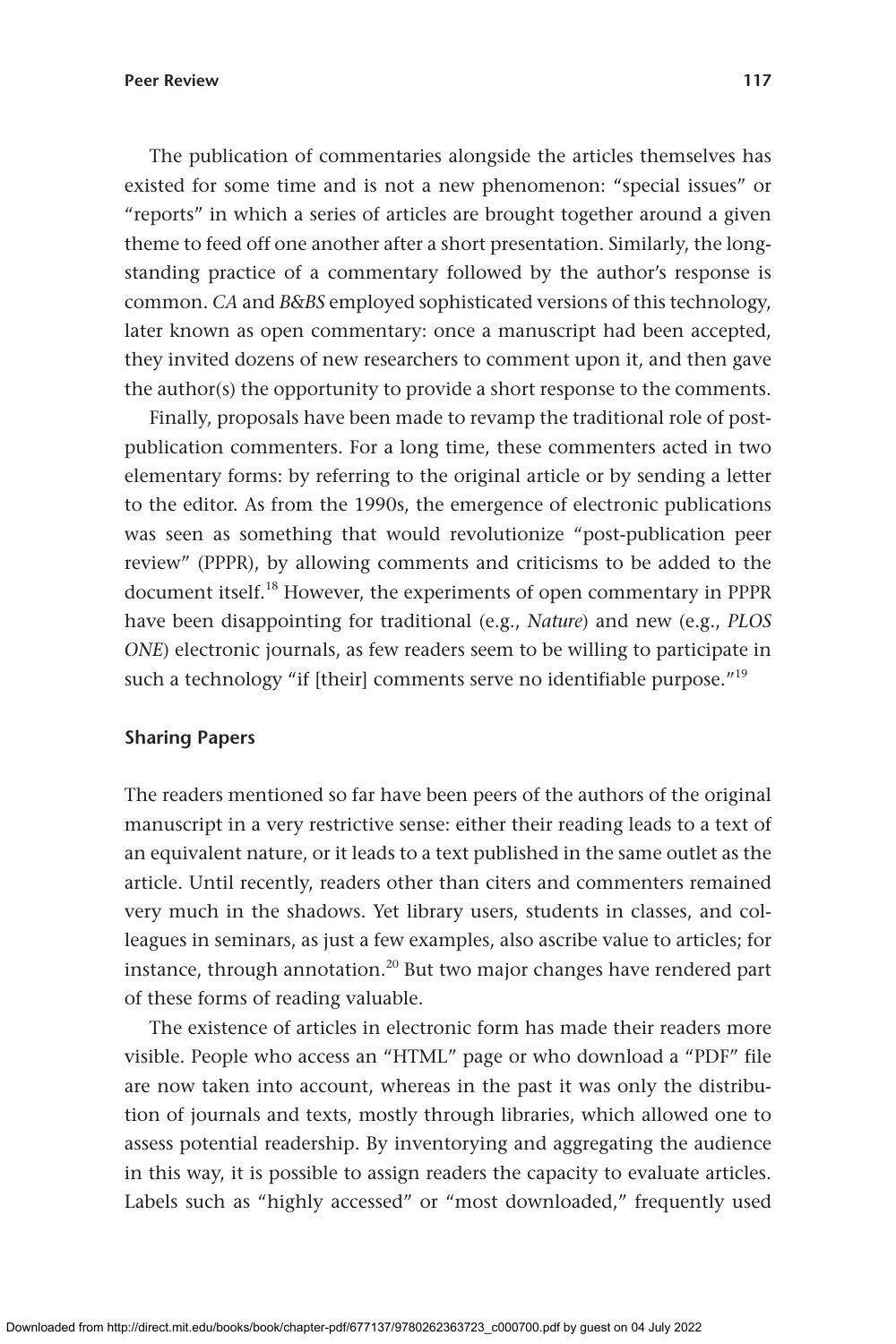on journal websites, make it possible to distinguish certain articles. The creation of online academic social networks (e.g., ResearchGate, Academia .edu) has trivialized this figure of the public, not only by counting "academic users," but also by naming them and offering contact. Researchers now take part in the dissemination of their own articles and are thus better able to grasp the extent and diversity of their audiences. $21$ 

At the same time, other devices make visible the sharing of articles. First of all, it is online bibliographic tools (e.g., CiteULike, Mendeley, Zotero) that objectify the readers and taggers who introduce references and attached documents into their bibliographic databases. Without being citers themselves, these readers select publications by sharing lists of references, the pertinence of which is notified by the use of "tags." These reader-taggers are also embedded in the use of hyperlinks within "generalist" social networks (e.g., Facebook, Twitter), by alerting others to interesting articles, or by briefly commenting on their content. These different channels for dissemination and sharing have been the object of numerous works that aimed to determine whether or not they were a means of evaluating articles compared to their citations.<sup>22</sup> They have also been reworked by advocates of "article-level metrics." The measurements of these different channels are now aggregated and considered to be a representation of a work's multiple uses and audiences. For its advocates, the resulting "total impact" is the true value of a article's importance shown through its dissemination. Here the readers, tracked by number and diversity, revalidate articles in the place of the judging instances historically qualified to do so.

#### **Examining Documents**

This movement is even more significant in that these tools are applied not only to published articles but also to documents which have not been validated through journal peer review. Indeed, after the establishment of the *arXiv* high-energy physics repository at the beginning of the 1990s, many scientific milieus and institutions acquired repository servers to host working papers.23 Ideally, these manuscripts are preliminary versions submitted for criticism and comments by specialist groups that are notified of the submissions. The resulting exchanges are managed by the system, which archives the different versions produced. So readers do not simply exercise their judgment on validated articles, but also produce a collective evaluation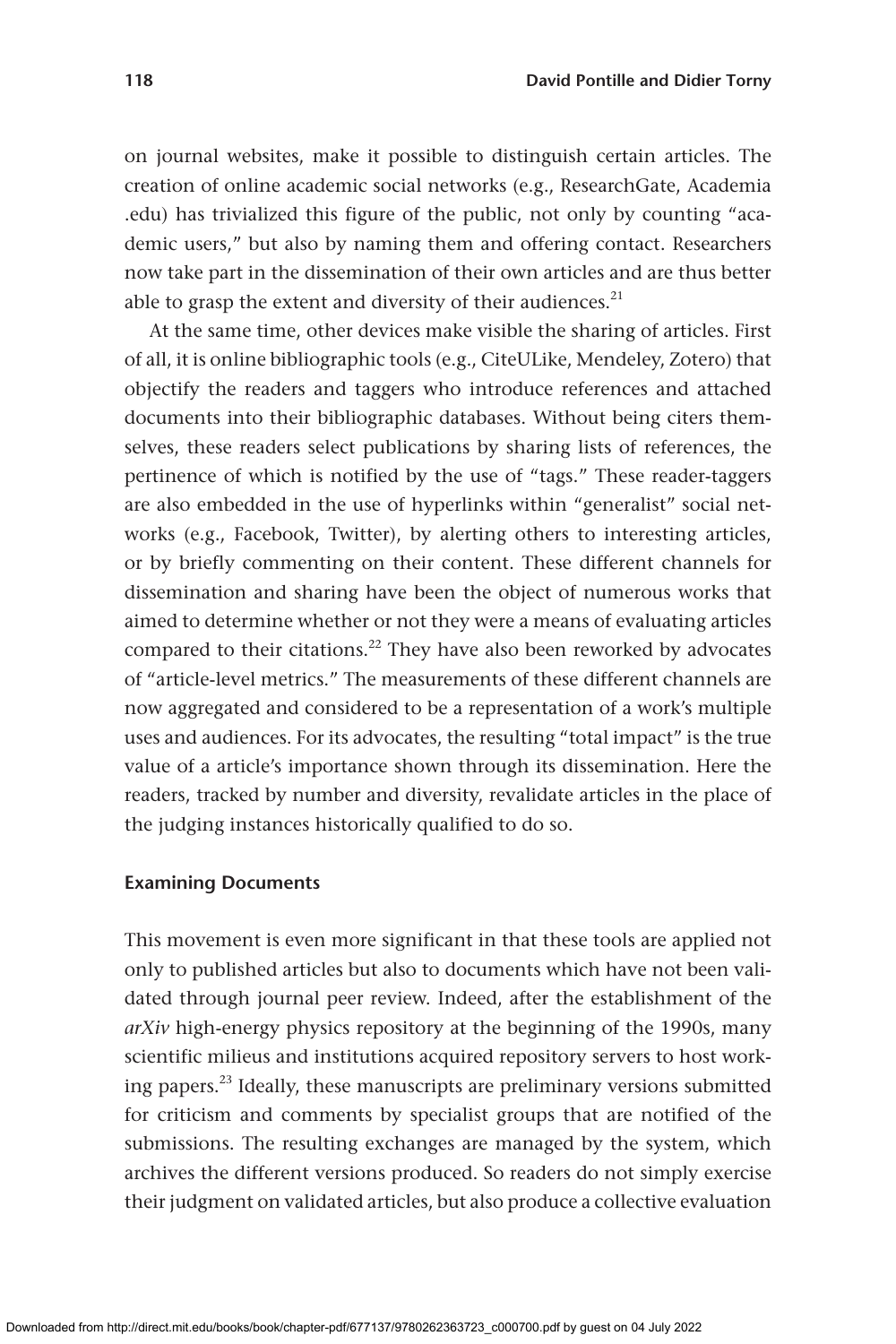of manuscripts. This flow of electronic manuscripts feeds the enthusiasm of the most visionary who, since the 1990s, have been announcing the approaching end of validation by journals' traditional judging instances. $24$ Nevertheless, new technologies have been built on these archives, such as "overlay journals," in which available manuscripts are later validated by reading peers.<sup>25</sup> New journals have reembodied the old scholarly communication values of rapidity and open scientific discussion, by offering a publishing space to working papers, such as *PeerJ*, or by publishing manuscripts first, then inviting commenters to undertake peer review and pushing authors to publish revised versions of their texts, such as *F1000Research*.

With a view to dissemination, advocates of readers as a judging instance tend to downplay the importance of prior validation. While the validation process sorts manuscripts in a binary fashion (accepted or rejected), such advocates contend that varied forms of dissemination instead encourage permanent discussion and argument along a text's entire trajectory. In this perspective, articles remain "alive" after publication and are therefore always subject not only to various reader appropriations, but also to public evaluations, which can reverse their initial validation. The PubPeer website, which offers anonymized readers the opportunity to discuss the validity of experiments and to ask authors to answer their questions, is a good example of this kind of PPPR. The discussions occurring on this platform regularly result in the debunking of faked and manipulated images from many high-profile articles, which leads to corrections and even retractions of the publications by the journals themselves.

### **Conclusion**

Driven by a constant process of specialization, the extension of judging instances to readers may appear as a reallocation of expertise, empowering a growing number of people in the name of distributed knowledge.<sup>26</sup> In an ongoing context of revelations of massive scientific fraud, which often implicates editorial processes and journals themselves, the dereliction inherent to judging instances prior to publication has transformed the mass of readers into a vital resource for unearthing error and fraud.<sup>27</sup> As in other domains where public expertise used to be exclusively held by a few professionals, crowdsourcing has become a collective gatekeeper for science publishing. Thus, peerdom shall be reshaped, as lay readers have now full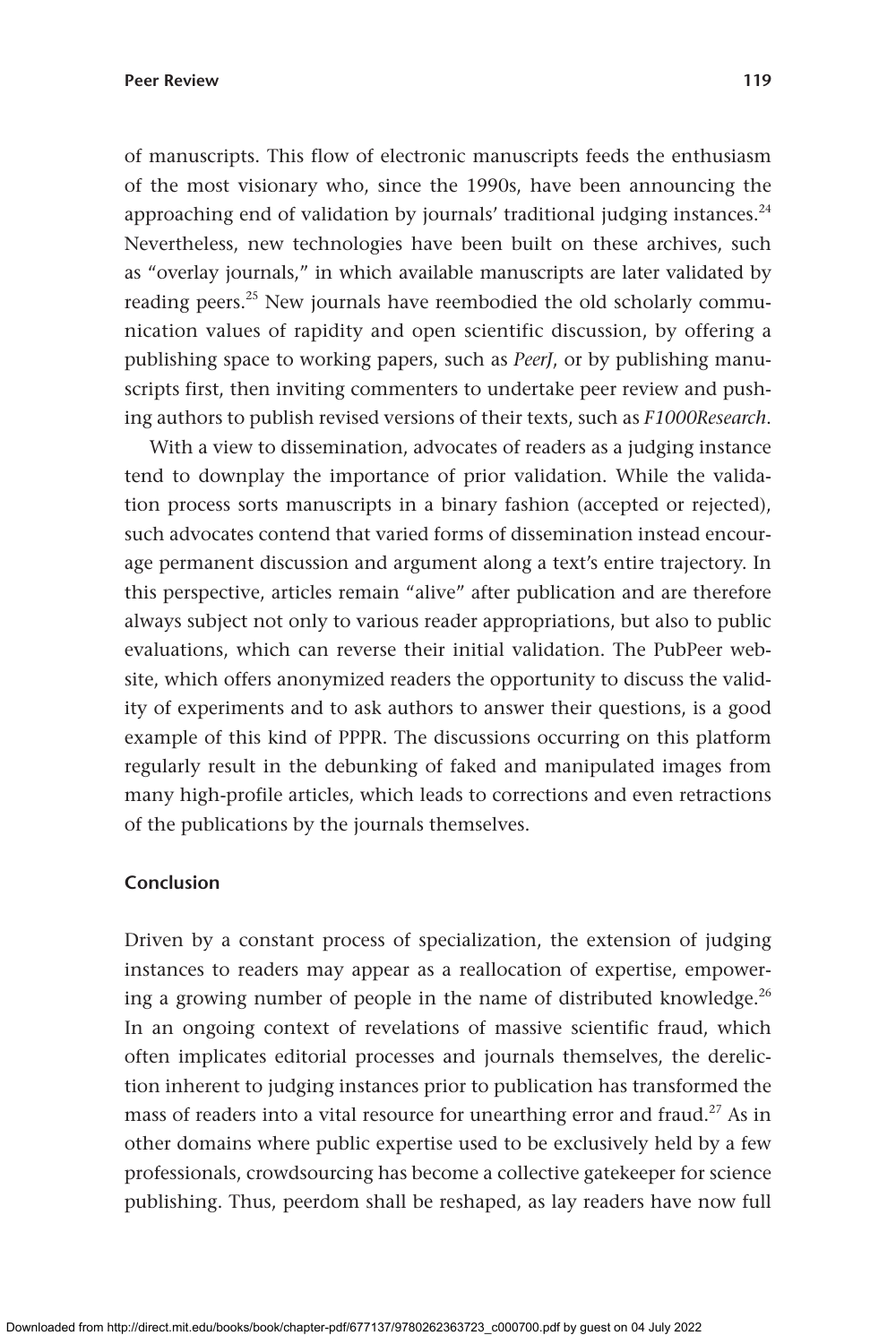access to a large part of the scientific literature and have become valued audiences as quantified end users of published articles.<sup>28</sup>

If open science has become a motto, it encompasses two different visions for journal peer review. The first one, which includes open identities, takes place within the academic closet, where the dissemination of manuscripts is made possible by small discourse collectives that shape consensual facts.<sup>29</sup> This vision is supported by the validation processes designed by Robert Boyle, one of the founders of the Royal Society, who thought that disputes about scientific facts needed a specific and limited "social space" in order to be solved.30 By contrast, following Thomas Hobbes's Leviathan conception of sovereignty, the second vision urges a multiplication of points of view. The disentanglement of peer evaluation cuts through the ability given to readers to comment on published articles, produce social media metrics through the sharing of documents, and observe the whole evaluation process of each manuscript.31 In this vision, scholarly communication relies on a plurality of instances that generate a continuous process of judgment. The first vision has been at the heart of the scientific article as a genre, and a key component of the scientific journal as the most important channel for scholarly communication.<sup>32</sup> Whether journals remain central in the second vision has yet to be determined.<sup>33</sup>

#### **Notes**

1. Steven Shapin and Simon Schaffer, *Leviathan and the Air-Pump: Hobbes, Boyle, and the Experimental Life* (Princeton, NJ: Princeton University Press, 1985).

2. David Pontille and Didier Torny, "From Manuscript Evaluation to Article Valuation: The Changing Technologies of Journal Peer Review," *Human Studies* 38, no. 1 (2015): 57–79,<https://doi.org/10.1007/s10746-014-9335-z>.

3. Franz J. Ingelfinger, "Definition of Sole Contribution," *New England Journal of Medicine* 281, no. 12 (1969): 676–677, [https://doi.org/10.1056/NEJM196909182811208;](https://doi.org/10.1056/NEJM196909182811208) see also Arnold S. Relman, "The Ingelfinger Rule," *New England Journal of Medicine* 305, no. 14 (1981): 824–826, [https://doi.org/10.1056/NEJM198110013051408.](https://doi.org/10.1056/NEJM198110013051408)

4. Herbert Van de Sompel and Carl Lagoze, "The Santa Fe Convention of the Open Archives Initiative," *D-Lib Magazine* 6, no. 2 (2000), [https://doi.org/10.1045](https://doi.org/10.1045/february2000-vandesompel-oai) [/february2000-vandesompel-oai](https://doi.org/10.1045/february2000-vandesompel-oai).

5. Aileen Fyfe and Noah Moxham, "Making Public Ahead of Print: Meetings and Publications at the Royal Society, 1752–1892," *Notes and Records: The Royal Society Journal of the History of Science* 70, no. 4 (2016): 361–379, [https://doi.org/10.1098/rsnr.2016.0030.](https://doi.org/10.1098/rsnr.2016.0030)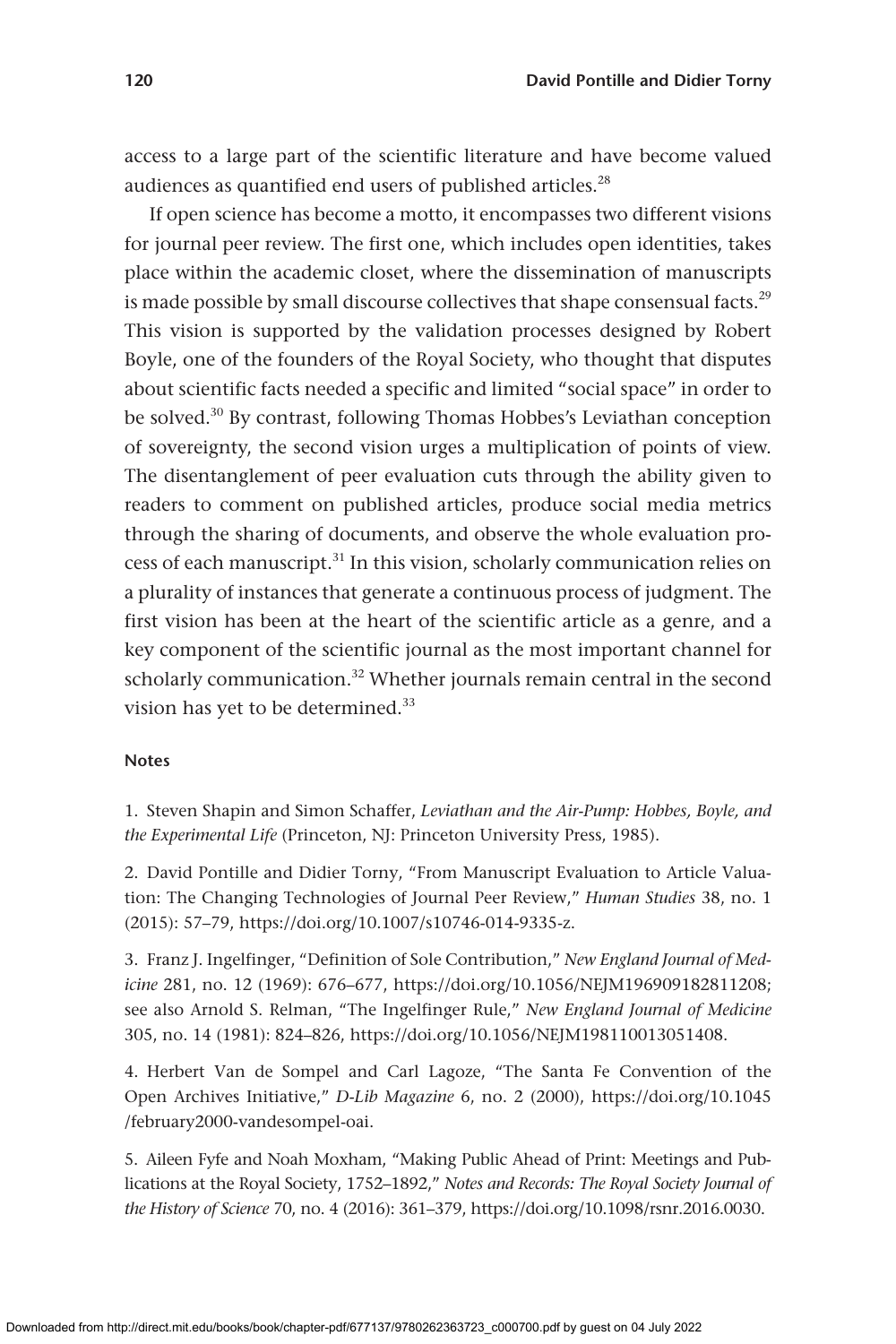6. Mark Ware, "Peer Review in Scholarly Journals: Perspective of the Scholarly Community—Results from an International Study," *Information Services & Use* 28 (2008): 109–112,<https://doi.org/10.3233/ISU-2008-0568>.

7. R. K. Merton, "Science and Technology in a Democratic Order," *Journal of Legal and Political Sociology* 1 (1942): 115–126.

8. Bruno Latour and Steve Woolgar, *Laboratory Life: The Construction of Scientific Facts* (Beverly Hills, CA: SAGE, 1979).

9. Juan Miguel Campanario, "Peer Review for Journals as It Stands Today—Part 1," *Science Communication* 19, no. 3 (1998): 181–211, [https://doi.org/10.1177/107554](https://doi.org/10.1177/1075547098019003002) [7098019003002](https://doi.org/10.1177/1075547098019003002).

10. Douglas P. Peters and Stephen J. Ceci, "Peer-Review Practices of Psychological Journals: The Fate of Published Articles, Submitted Again," *Behavioral and Brain Sciences* 5, no. 2 (1982): 187–195, [https://doi.org/10.1017/S0140525X00011183.](https://doi.org/10.1017/S0140525X00011183)

11. Daryl E. Chubin and Edward J. Hackett, *Peerless Science: Peer Review and U.S. Science Policy*, SUNY Series in Science, Technology, and Society (Albany, NY: State University of New York Press, 1990); Bruce W. Speck, ed., *Publication Peer Review: An Annotated Bibliography* (Westport, CT: Greenwood Press, 1993); Ann C. Weller, "Editorial Peer Review: Its Strengths and Weaknesses," *Journal of the Medical Library Association* 90, no. 1 (2002): 115; Jonathan P. Tennant et al., "A Multi-Disciplinary Perspective on Emergent and Future Innovations in Peer Review," *F1000Research* 6 (2017): 1151, [https://doi.org/10.12688/f1000research.12037.3;](https://doi.org/10.12688/f1000research.12037.3) John Bohannon, "Who's Afraid of Peer Review?," *Science* 342, no. 6154 (2013): 60–65, [https://doi.org](https://doi.org/10.1126/science.342.6154.60) [/10.1126/science.342.6154.60;](https://doi.org/10.1126/science.342.6154.60) on the last of these, see also Amy Buckland et al., "On the Mark? Responses to a Sting," *Journal of Librarianship and Scholarly Communication* 2, no. 1 (2013),<https://doi.org/10.7710/2162-3309.1116>.

12. Stefan Hirschauer, "Editorial Judgments: A Praxeology of 'Voting' in Peer Review," *Social Studies of Science* 40, no. 1 (2010): 71–103, [https://doi.org/10.1177](https://doi.org/10.1177/0306312709335405) [/0306312709335405](https://doi.org/10.1177/0306312709335405).

13. Tony Ross-Hellauer, "What Is Open Peer Review? A Systematic Review," *F1000Research* 6 (2017): 588,<https://doi.org/10.12688/f1000research.11369.2>.

14. Charles Bazerman, *Shaping Written Knowledge: The Genre and Activity of the Experimental Article in Science* (Madison, WI: University of Wisconsin Press, 1988).

15. Paul Franciscus Wouters, "The Citation Culture" (PhD dissertation, University of Amsterdam, 1999).

16. Martin G. Erikson and Peter Erlandson, "A Taxonomy of Motives to Cite," *Social Studies of Science* 44, no. 4 (2014): 625–637, [https://doi.org/10.1177/0306312714522871.](https://doi.org/10.1177/0306312714522871)

17. Stevan Harnad, "Creative Disagreement," *The Sciences* 19 (1979): 18–20.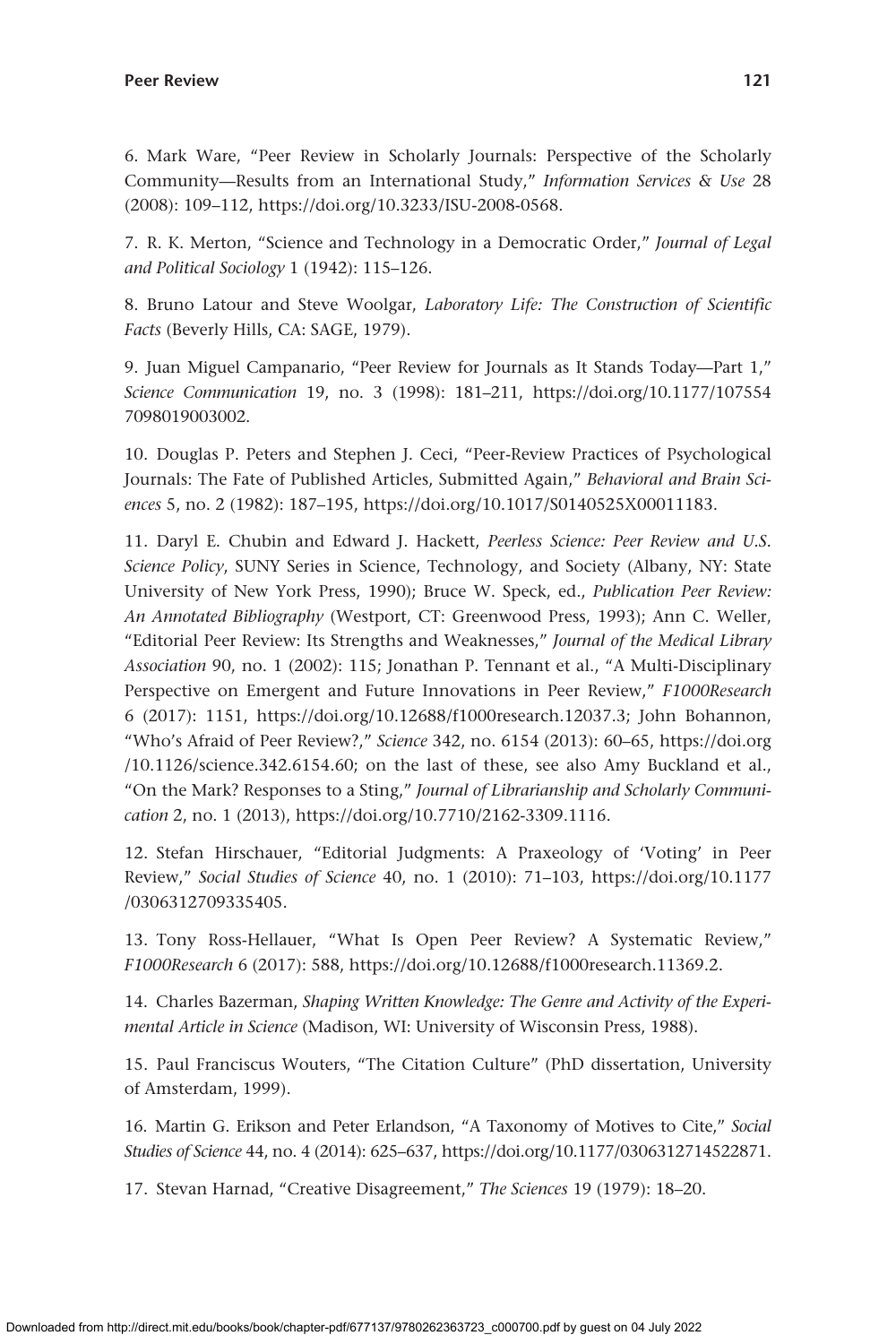18. F. W. Lancaster, "Attitudes in Academia toward Feasibility and Desirability of Networked Scholarly Publishing," *Library Trends* 43, no. 4 (1995): 741–752.

19. Kathleen Fitzpatrick, *Planned Obsolescence: Publishing, Technology, and the Future of the Academy* (New York: New York University Press, 2011), 26.

20. Meegan Kennedy, "Open Annotation and Close Reading the Victorian Text: Using Hypothes.Is with Students," *Journal of Victorian Culture* 21, no. 4 (2016): 550–558, [https://doi.org/10.1080/13555502.2016.1233905.](https://doi.org/10.1080/13555502.2016.1233905)

21. Richard Van Noorden, "Online Collaboration: Scientists and the Social Network," *Nature News* 512, no. 7513 (2014): 126, <https://doi.org/10.1038/512126a>.

22. Jason Priem and Kaitlin Light Costello, "How and Why Scholars Cite on Twitter," *Proceedings of the American Society for Information Science and Technology* 47, no. 1 (2010): 1–4, <https://doi.org/10.1002/meet.14504701201>; Gunther Eysenbach, "Can Tweets Predict Citations? Metrics of Social Impact Based on Twitter and Correlation with Traditional Metrics of Scientific Impact," *Journal of Medical Internet Research* 13, no. 4 (2011): e123,<https://doi.org/10.2196/jmir.2012>.

23. Ingemar Bohlin, "Communication Regimes in Competition: The Current Transition in Scholarly Communication Seen through the Lens of the Sociology of Technology," *Social Studies of Science* 34, no. 3 (2004): 365–391, [https://doi.org/10](https://doi.org/10.1177/0306312704041522) [.1177/0306312704041522;](https://doi.org/10.1177/0306312704041522) Kristrún Gunnarsdóttir, "Scientific Journal Publications: On the Role of Electronic Preprint Exchange in the Distribution of Scientific Literature," *Social Studies of Science* 35, no. 4 (2005): 549–579, [https://doi.org/10.1177](https://doi.org/10.1177/0306312705052358) [/0306312705052358](https://doi.org/10.1177/0306312705052358).

24. Stevan Harnad, "Post-Gutenberg Galaxy: The Fourth Revolution in the Means of Production of Knowledge," *Public Access-Computer Systems Review* 2, no. 1 (1991): 39–53.

25. Arthur P. Smith, "The Journal as an Overlay on Preprint Databases," *Learned Publishing* 13, no. 1 (2000): 43–48, [https://doi.org/10.1087/09531510050145542.](https://doi.org/10.1087/09531510050145542)

26. For more on the difficulties of this model, see John Holmwood's chapter in this book.

27. David Pontille and Didier Torny, "Behind the Scenes of Scientific Articles: Defining Categories of Fraud and Regulating Cases," *Revue d'Épidémiologie et de Santé Publique* 60, no. 4 (2012): 247–253; Sara Schroter et al., "What Errors Do Peer Reviewers Detect, and Does Training Improve Their Ability to Detect Them?," *Journal of the Royal Society of Medicine* 101, no. 10 (2008): 507–514, [https://doi.org/10.1258/jrsm](https://doi.org/10.1258/jrsm.2008.080062) [.2008.080062](https://doi.org/10.1258/jrsm.2008.080062).

28. Archambault et al., "Proportion of Open Access Papers Published in Peer-Reviewed Journals at the European and World Levels—1996–2013."

29. Ross-Hellauer, "What Is Open Peer Review?"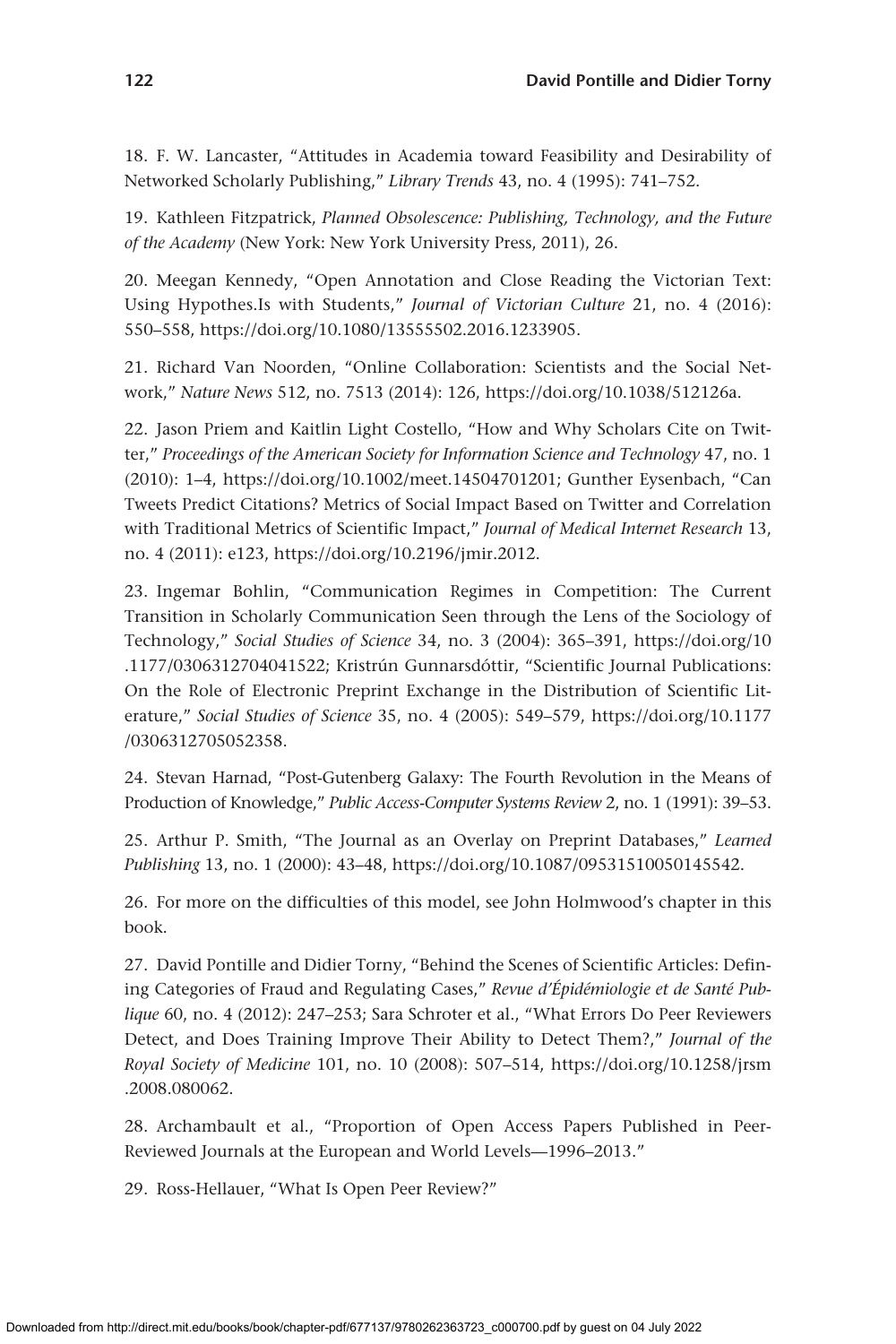30. Shapin and Schaffer, *Leviathan and the Air-Pump*.

31. Paul Wouters, Zohreh Zahedi, and Rodrigo Costas, "Social Media Metrics for New Research Evaluation," in *Springer Handbook of Science and Technology Indicators*, ed. Wolfgang Glanzel et al. (Berlin: Springer International Publishing, 2019).

32. Alex Csiszar, *The Scientific Journal: Authorship and the Politics of Knowledge in the Nineteenth Century* (Chicago: University of Chicago Press, 2018).

33. Tennant et al., "A Multi-Disciplinary Perspective on Emergent and Future Innovations in Peer Review."